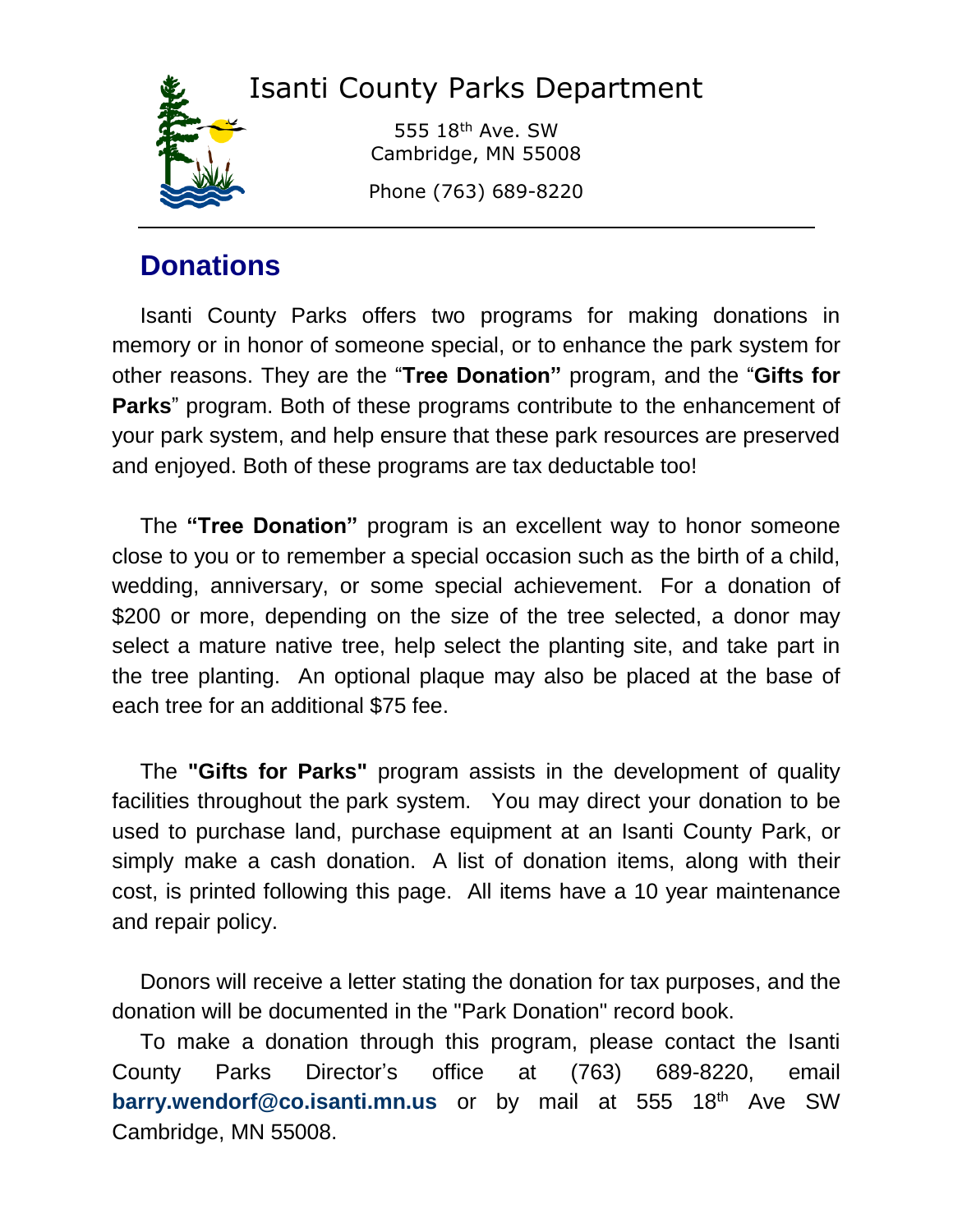Donation Items for Isanti County Parks

| ITEM                 | <b>DESCRIPTION</b>              | <u>COST</u> |
|----------------------|---------------------------------|-------------|
| - Bike Rack          | Bike Rack w/ plaque             | \$200       |
| - Interpretive Signs | 9" x 12" sign with pedestal     | \$250       |
| - Park Bench         | 6' recycled material w/ plaque  | \$600       |
| - BBQ Grill          | 19 1/2" x 29 1/4" Covered Grill | \$600       |
| - Picnic Table       | 8' recycled material w/ plaque  | \$1,000     |